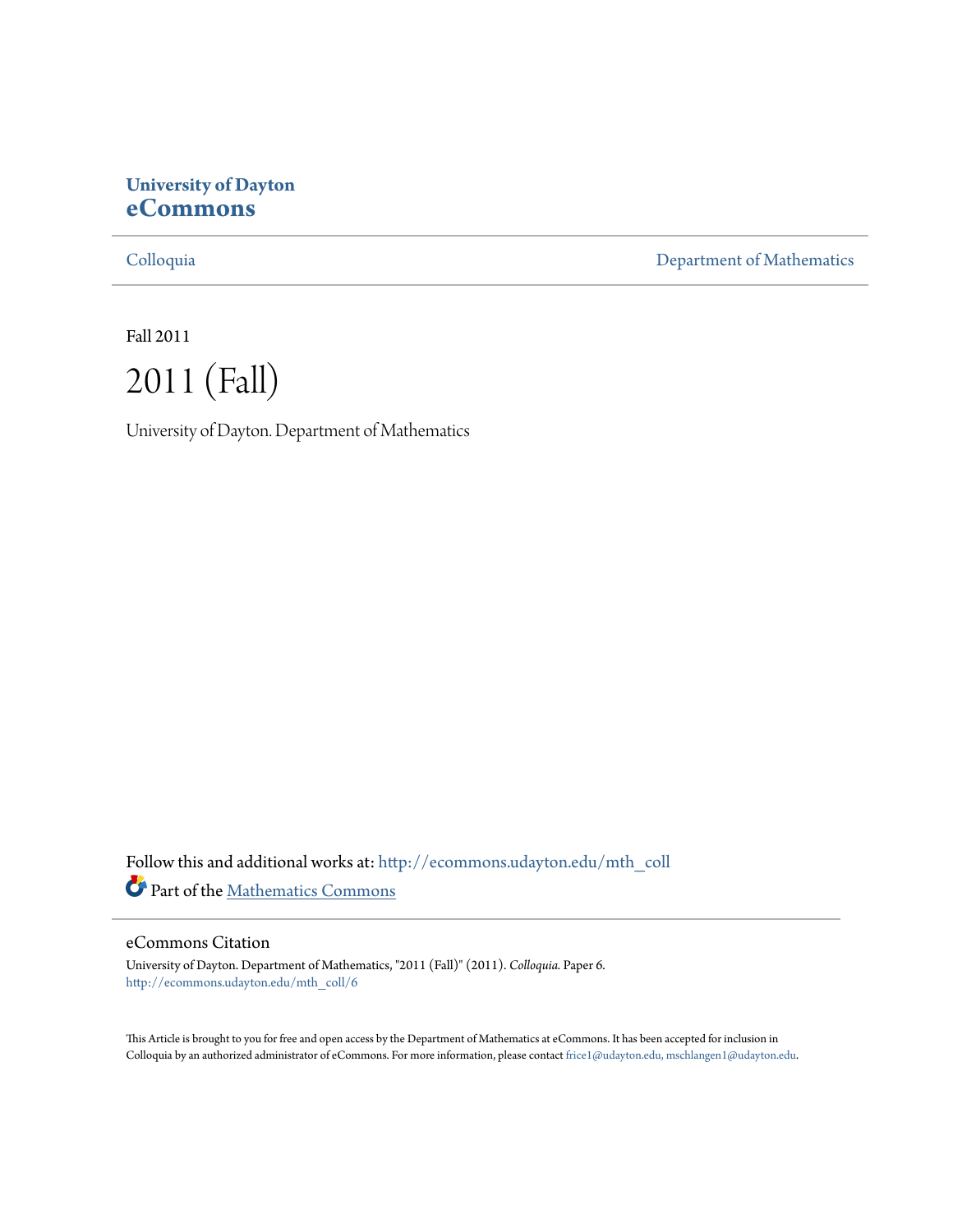| Date             | <b>Speaker and Title</b>                                                                                                                                                       | Time/Location   |
|------------------|--------------------------------------------------------------------------------------------------------------------------------------------------------------------------------|-----------------|
| Thursday, Sep 8  | Paul Eloe, University of Dayton<br>Gronwall's Inequality on Discrete Fractional Calculus                                                                                       | 3:00 PM, SC 323 |
| Thursday, Sep 15 | Paul Eloe, University of Dayton<br>A Generalization of Concavity to Higher Order Differential<br>Inequalities                                                                  | 3:00 PM, SC 323 |
| Thursday, Sep 22 | Atif Abueida, University of Dayton<br>Equitable Edge Coloring and Cycle Systems                                                                                                | 3:00 PM, SC 323 |
| Tuesday, Sep 29  | Art Busch, University of Dayton<br>Almost uniquely saturated graphs                                                                                                            | 3:00 PM, SC 323 |
| Thursday, Oct 13 | Dan Zhang, University of Dayton<br>A synthesis of finite difference methods and the jump process<br>arising in the pricing of Contingent Claim                                 | 3:00 PM, SC 323 |
| Thursday, Oct 20 | Junyao Zhang, University of Dayton<br>A Numerical Algorithm to Value an American Call Option                                                                                   | 3:00 PM, SC 323 |
| Thursday, Oct 27 | Lynne Yengulalp, University of Dayton<br>Domain representability of function spaces                                                                                            | 3:00 PM, SC 323 |
| Thursday, Nov 3  | Maher Qumsiyeh, University of Dayton<br>Comparison of Re-Sampling Methods to Generalized Linear<br>Models and Transformations in Factorial and Fractional Factorial<br>Designs | 3:00 PM, SC 323 |
| Thursday, Nov 10 | Desmond Cummins, University of Illinois<br>Computable Properties of Finitely Generated Decidable Group<br>Presentations                                                        | 3:00 PM, SC 323 |
| Thursday, Nov 17 | Nicholas Haynes, University of Dayton<br>The Quantum Fourier Transform and Consequences for Public-<br>Key Cryptography                                                        | 3:00 PM, SC 323 |
| Thursday, Dec 1  | Chester Lian, University of Dayton<br>Group Theory in Practice: Solving a Rubik's Cube Blindfolded                                                                             | 3:00 PM, SC 323 |

# **Abstracts of the Colloquium Talks: Fall 2011 Department of Mathematics**

### **Gronwall's Inequality on Discrete Fractional Calculus**

### Paul Eloe

**Abstract:** We introduce discrete fractional sum equations and inequalities. We obtain the equivalence of an initial value problem for a discrete fractional equation and a discrete fractional sum equation. Then we give an explicit solution to the linear discrete fractional sum equation. This allows us to state and prove an analogue of Gronwall's inequality on discrete fractional calculus. We employ a nabla, or backward difference; we employ the Riemann‐Liouville definition of the fractional difference. As a result, we obtain Gronwall's inequality for discrete calculus with the nabla operator. We illustrate our results with an application that gives continuous dependence of solutions of initial value problems on initial conditions.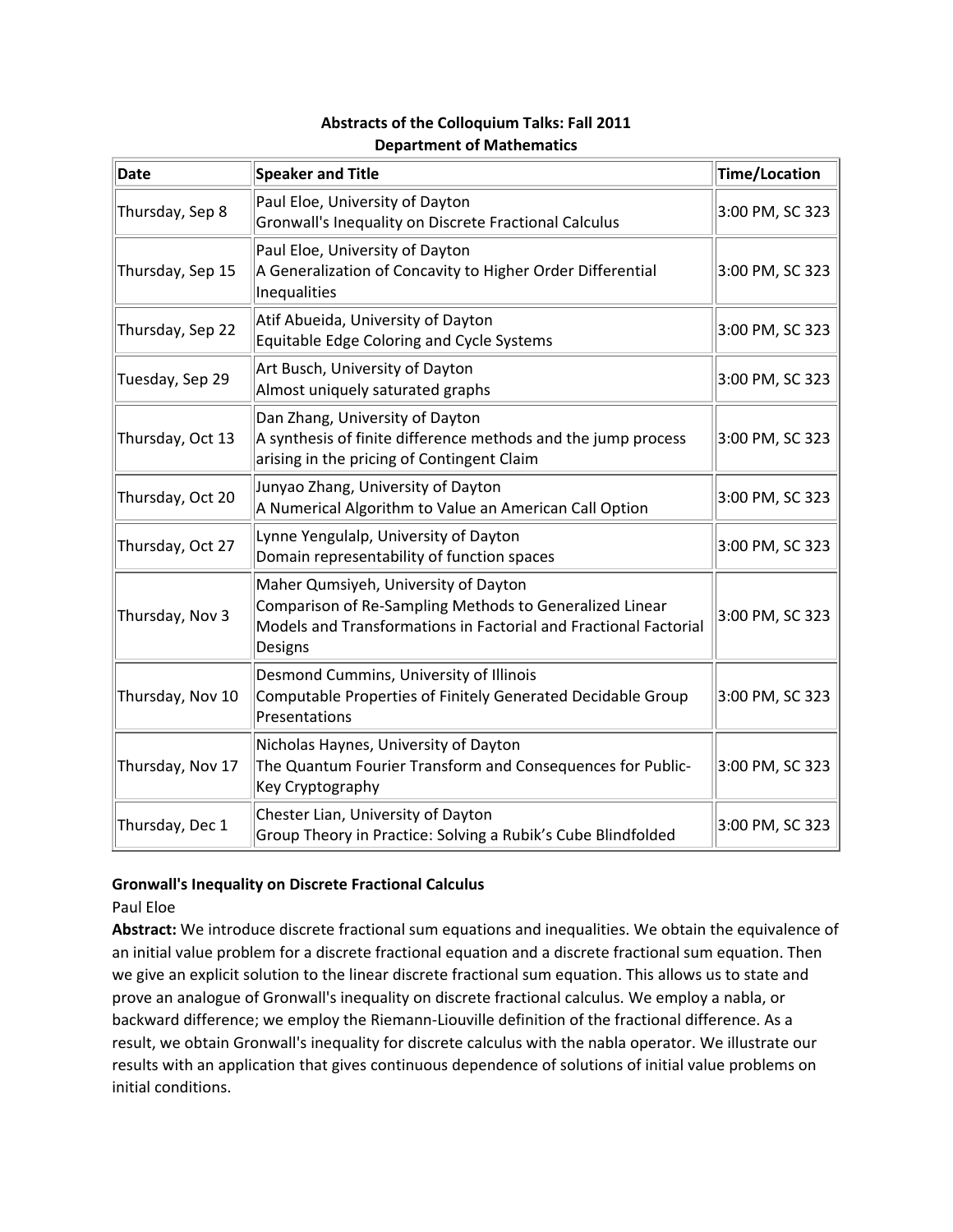# **A Generalization of Concavity to Higher Order Differential Inequalities**

# Paul Eloe

**Abstract** Let  $u, v \in C^2[a, b]$  and assume  $v''(t) \leq 0, a \leq t \leq b$ , and  $u''(t) = 0, a \leq t \leq b$ . Then  $v(t) \ge u(t)$ ,  $a \le t \le b$ . We show a known extension of this concept to higher order differential inequalities and briefly address a family of fixed point applications. We show an alternate extension to higher order differential inequalities and briefly address a family of fixed point applications. The alternate extension represents joint work with recent graduate, Abdulmalik Al Twaty. Currently, the alternate extension is more limited than the known extension.

# **Equitable Edge Coloring and Cycle Systems**

# Atif Abueida

**Abstract:** A  $k$  -edge-coloring of a graph G is said to be equitable if for any colors  $c_i$  and  $c_i$  and a vertex  $v \in V(G)$ ,  $|n_v(c_i) - n_v(c_i)| \leq 1$ . We discuss the relation between equitable edge coloring and cycle systems.

# **Almost Uniquely Saturated Graphs**

# Dr. Arthur Busch

**Abstract:** The graph G of order n is  $H$  – saturated if G contains no copy of, but adding any of the missing edges of G creates a copy of H. The saturation number  $sat(n, H)$ , is the minimum number of edges needed to construct an  $H$  -saturated graph of order  $n$ . In this talk, we will discuss how this problem is related to a classical result known as Turan's Theorem and introduce the concept of "uniquely saturated graphs" and "almost uniquely saturated graphs."

# **A Synthesis of finite difference methods and the jump process arising in the pricing of Contingent Claim**

# Dan Zhang

**Abstract:** It is demonstrated that approximation of the solution of the Black‐Scholes partial differential equation by using a finite difference method is equivalent to approximating the diffusion process by a jump process and therefore the finite difference approximation is a type of numerical integration. In particular, we establish that the explicit finite difference approximation is equivalent to approximating to diffusion process by a jump process, initially introduced by Cox and Ross, while the implicit finite difference approximation amounts to approximating the diffusion process by a more general type of jump process. This work has been introduced by Brennan and Schwartz, The Journal of Financial and Quantitative Analysis, [13] (1978).

Refreshments will be available at 2:30 in SC 313F

### **A Numerical Algorithm to Value an American Call Option**

### Junyao Zhang

**Abstract:** A numerical algorithm is developed to produce a numerical solution of a boundary value problem for the Black‐Scholes partial differential equation on a certain region that includes a free boundary. In this algorithm, an artificial boundary is introduced and a method to find the free boundary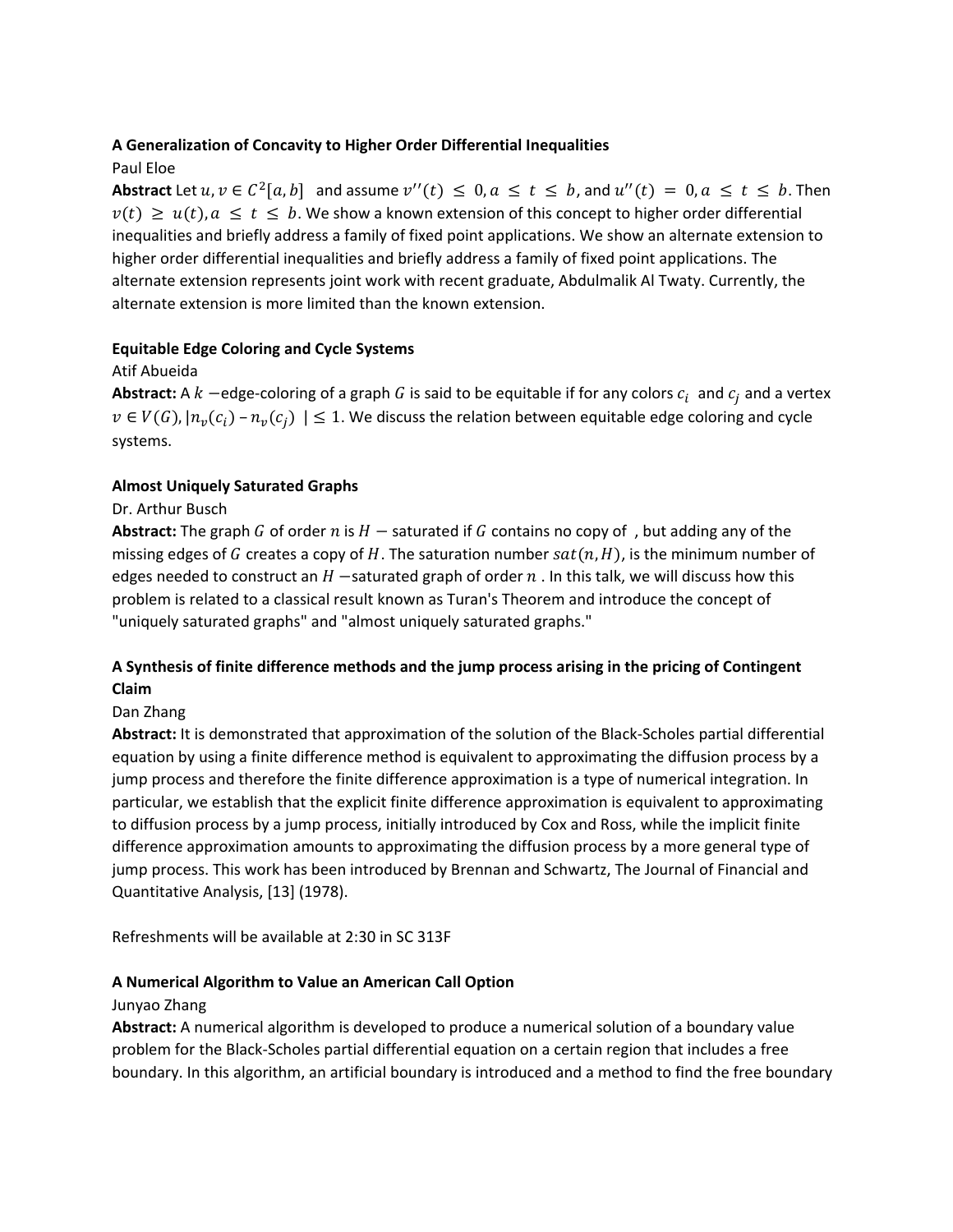is developed. This algorithm is introduced by H. Han and X. Wu, A Fast Numerical Method for the Black‐ Scholes Equation of American Option, SIAM J. Numer. Anal., 41 (2003), pp. 2081‐2095.

#### **Domain representability of function spaces**

Lynne Yengulalp

**Abstract:** This is a preliminary report of research with Joe Mashburn and Jennifer Hutchison (Cedarville University). I will review some topological completeness properties and review the topology of product spaces and function spaces. One topic that we are investigating is what completeness of a function space can say about the topology of the domain space. Roughly, completeness of a function space may imply strong separation of the domain space. We are interested in two completeness properties in particular, domain representability and weak domain representability.

# **Comparison of Re‐Sampling Methods To Generalized Linear Models and Transformations in Factorial and Fractional Factorial Designs**

Maher Qumsiyeh

**Abstract** Frequently experimental situations occur where the observations are not normally distributed. A common situation occurs when the responses are discrete in nature such as counts. One way to analyze such experiments is to use a transformation for the responses. Another is to use a link function based on a generalized linear model approach. In this pwork , re‐sampling is used as an alternative method to analyze such data. The results will be compared with those provided by the previous two methods.

Note: This is a joint work with Gerald Shaughnessy.

### **Computable Properties of Finitely Generated Decidable Group Presentations**

### Desmond Cummins

Abstract: For a finitely generated group presentation P, the three following questions are of interest. Is the word problem solvable for  $P$ ? Is the bounded word problem solvable for  $P$ ? Finally, is the Dehn function of P computable? It is straightforward to show that there does not exist a decidable finitely generated presentation for which the word problem is solvable, the bounded word problem is solvable, and the Dehn function is not computable. Similarly, there is no decidable finitely generated presentation for which the word problem is unsolvable, the bounded word problem is solvable, and the Dehn function is computable. We will show that examples exist of finitely generated decidable minimal group presentations that satisfy every remaining combination of solvability/unsolvability for these three questions. The construction of these examples relies on machinery developed by Birget, Rips, and Sapir to construct group presentations that "simulate" Turing machines.

### **The Quantum Fourier Transform and Consequences for Public‐Key Cryptography**

### Nicholas Haynes

**Abstract:** In 1994, Peter Shor developed a quantum algorithm for evaluating the discrete Fourier transform (DFT) requiring  $O(n^2)$  steps, as opposed to the  $O(n2^n)$  steps required for the classical DFT. Though several quantum algorithms offering modest speedups already existed, the quantum Fourier transform (QFT) was the first example of an algorithm designed for a quantum computer requiring exponentially fewer steps than its best known classical counterpart. A direct result of the QFT is the